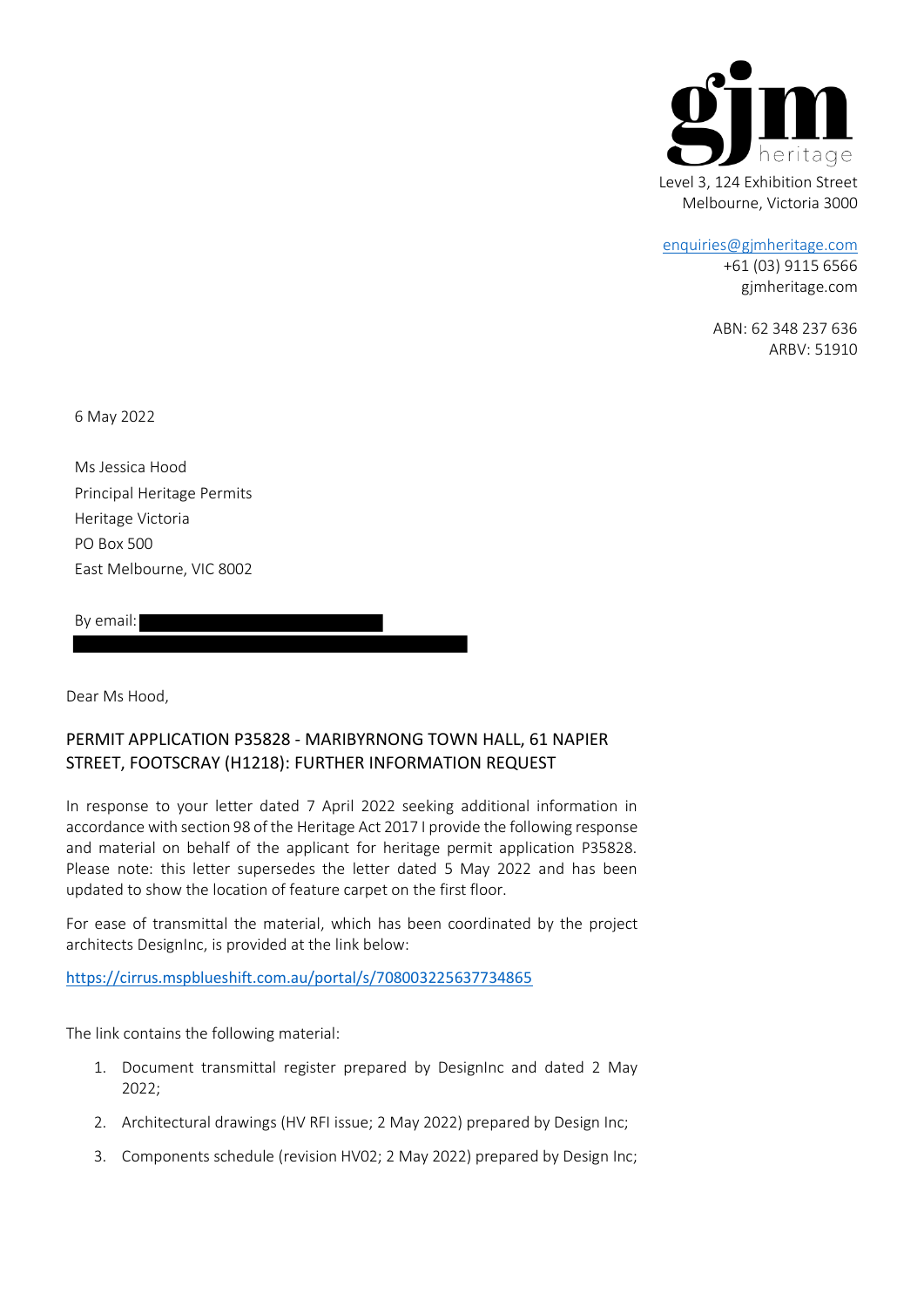- 4. Entry ramp detail drawing (L400) prepared by Outlines Landscape Architects and dated 3 May 2022;
- 5. Render showing the proposed entry ramp (TH entry ramp view.jpg) prepared by DesignInc;
- 6. Email dated 24 March 2022 from Fire Rescue Victoria confirming the need for two (2) additional hydrants (located within the extent of registration) and one (1) booster cabinet (located outside the extent of registration); and
- 7. Photographs of the rooms proposed to be fitted with the 'Statement Carpet'.

Your letter sought the following information that I address in turn and refer to the material above:

## *Further detail as the proposed changes to Stair 1 (Front Portico), including architectural render/s of the proposed ramp.*

Please refer to the drawing L400 and the render prepared by Outlines providing details of the proposed entry ramp to the northeast of the portico.

## *Further detail as the proposed changes to Stair 3A, including architectural render/s and details of any proposed additional balustrade.*

The existing balustrade and handrail to the main stair (Stair 3A) is to remain unchanged with no additions proposed. Note: this is subject to the Accessibility Consultant's final assessment. If any changes are required following this detailed assessment these would be referred to Heritage Victoria.

## *Further detail as the proposed changes to the Portico Door/North Front Door, including architectural render/s.*

There are no changes proposed to the main entrance door in the north portico. The existing door will remain in situ and a visually light-weight reversible step ramp (which does not require handrails) will be installed within the portico to enable universal access through the front door.

#### *Photographs showing the rooms in the town hall where 'statement carpet' is proposed.*

The following photographs showing the rooms proposed for 'statement carpet' are provided for your information. This is separated into a key plan and images for the ground floor and for the first floor.

P35828 Letter in Response to Heritage Victoria's RFI | PAGE 2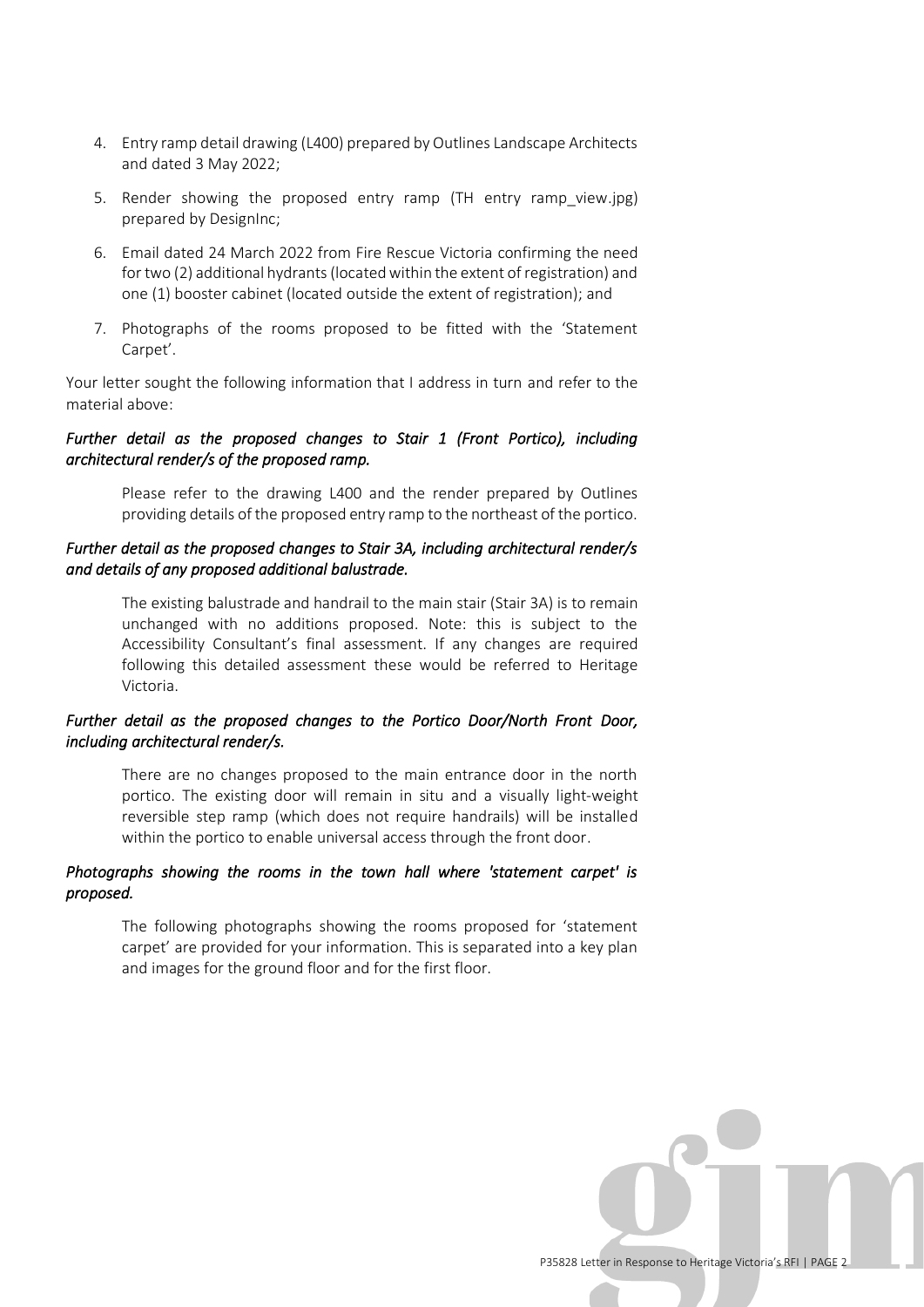

*Key Plan – Ground Floor general arrangement plan– rooms with statement carpet shaded yellow* 



*Room TG.03* 



*Room TG.05* 



*Room TG.04* 



*Room TG.06* 



*Room TG.26* 

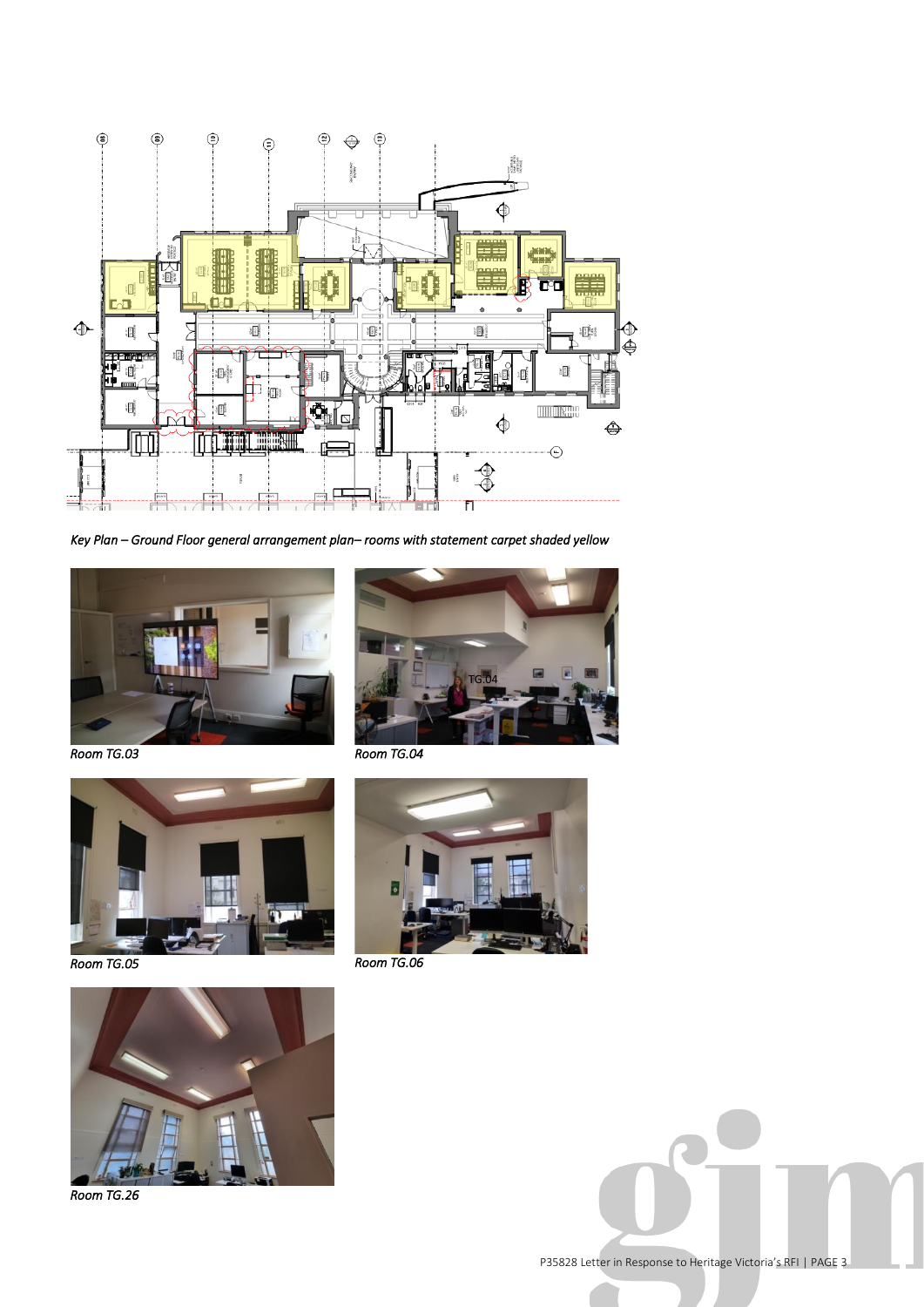

**D** 

*View toward room TG.05 Room TG.26 looking towards TG.25* 



*Room TG.28* 



*Room TG.29 looking towards TG.30* 

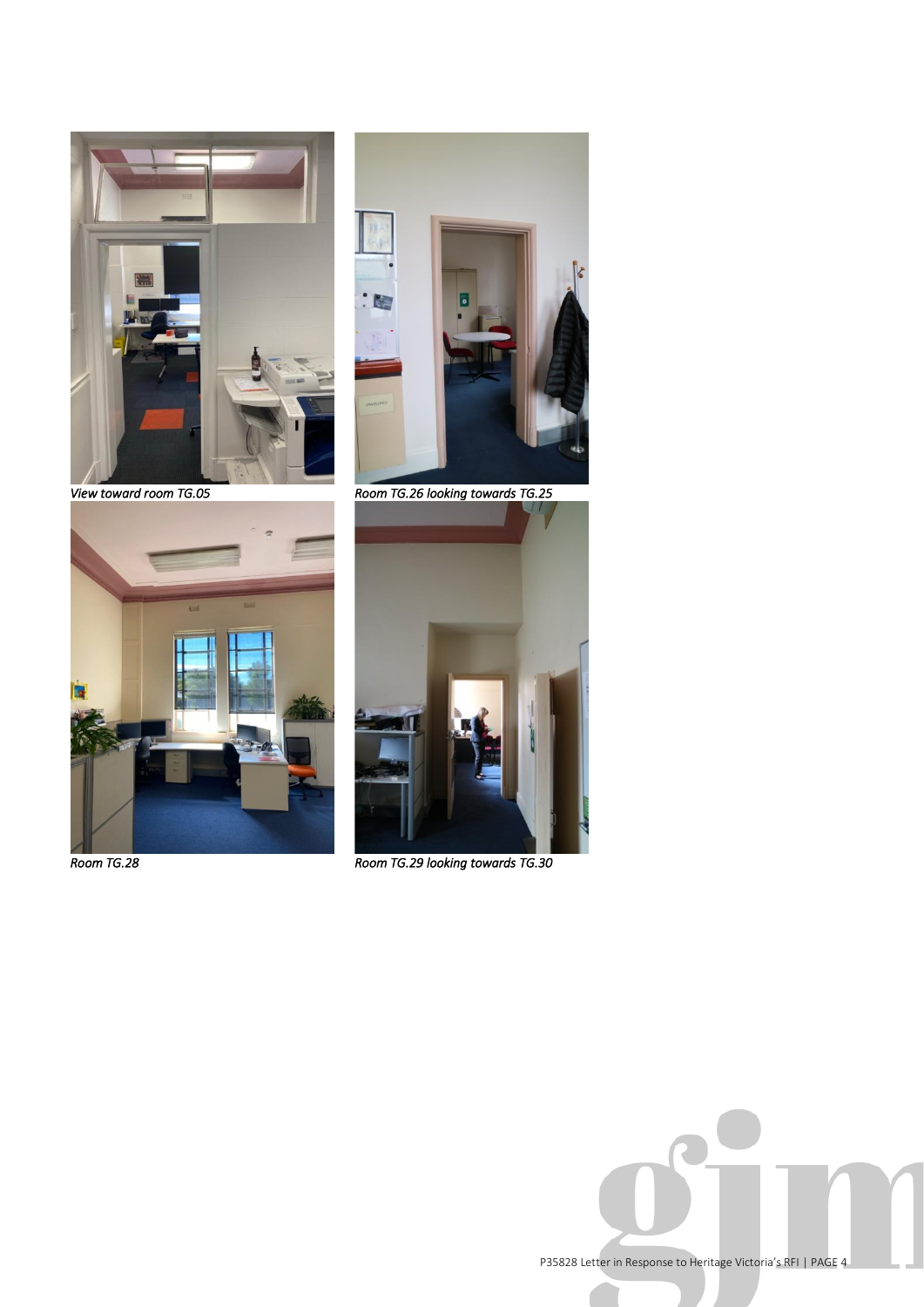



*Room T1.02* 



*T1.05 (Supper Room)* 



*Room T1.19* 



*Room T1.26*